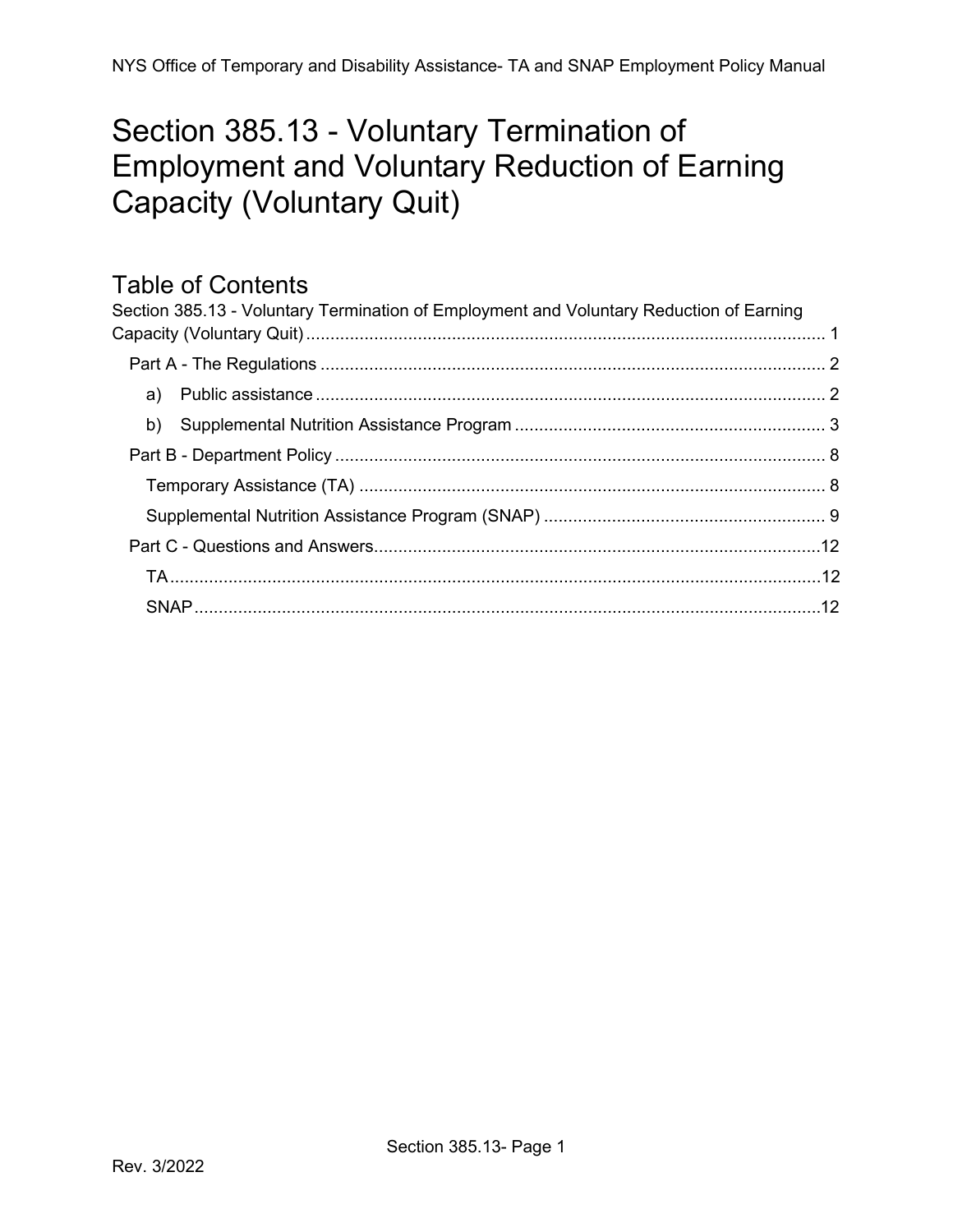## <span id="page-1-0"></span>Part A - The Regulations

### <span id="page-1-1"></span>a) Public assistance

- 1) For purposes of this section, the term *voluntary quit* means voluntary termination of employment and/or a reduction in earning capacity for the purpose of qualifying for initial or increased public assistance. Such term shall include individuals who provoke their own termination from employment or provoke an employer to reduce their work hours.
- 2) An individual will be disqualified from receiving public assistance for a period specified in this subdivision if the social services official determines that such individual voluntarily quit his/her job.
- 3) Public assistance will not be denied to a public assistance applicant or discontinued for a recipient of such public assistance who requests an increase in benefits, unless he/she has been provided a reasonable opportunity to explain why he/she terminated his/her employment or reduced his/her earning capacity or otherwise demonstrated that he/she did not terminate employment or reduce earning capacity for the purpose of qualifying for initial or increased public assistance.
- 4) It is the responsibility of the applicant or recipient to provide reasons or otherwise demonstrate that his/her voluntary quit was not for the purpose of qualifying for initial or increased public assistance.
- 5) Upon determining that the applicant or recipient voluntarily quit his or her job, the social services district must inform the individual that:
	- i) he/she will be provided a reasonable opportunity to explain his/her reasons for such action or otherwise demonstrate that such action was not taken for the purpose of qualifying for initial or increased public assistance; and
	- ii) it is his/her responsibility to provide reasons or otherwise demonstrate that such action was not taken for the purpose of qualifying for initial or increased public assistance.
- 6) If the applicant or recipient provides reasons or other relevant information regarding his/her voluntary termination of employment or reduced earning capacity, the social services official must determine if the information is sufficient to conclude that the applicant or recipient did not terminate employment or reduce earning capacity to qualify for initial or increased assistance.
	- i) if the information is determined to be sufficient, the applicant or recipient will receive or continue to receive public assistance if all other eligibility conditions are met.
	- ii) if the information is determined not to be sufficient, the applicant or recipient will receive a notice of denial or intent to reduce or discontinue the public assistance benefits.
- 7) If the applicant or recipient provides no reasons for his/her voluntary termination of employment or reduction in earning capacity, then the social services official must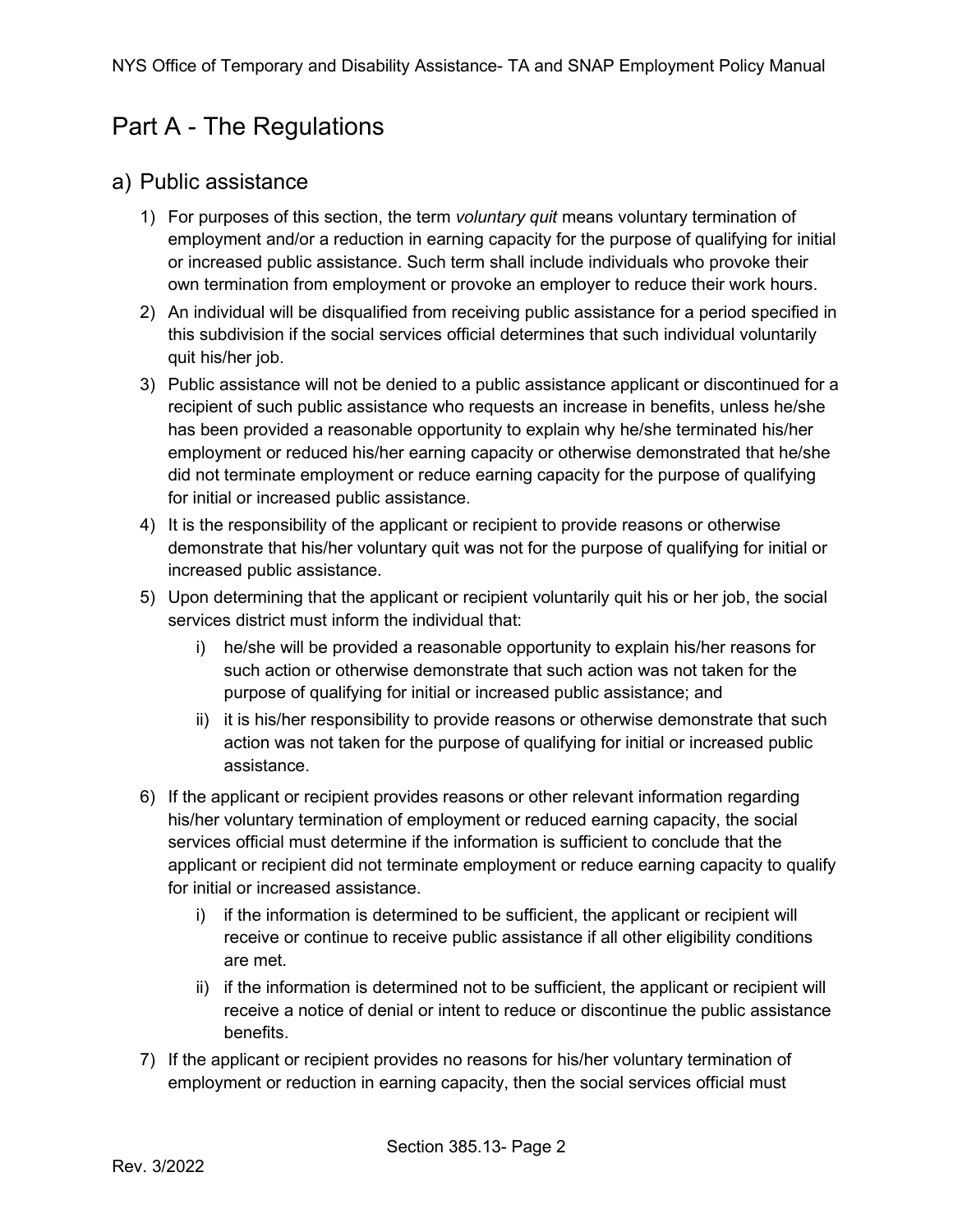conclude that such action was taken with the intent to qualify for initial or increased public assistance.

- 8) An applicant or recipient who has been determined by the social services official to have voluntarily terminated his/her employment or reduced his/her earning capacity for the purpose of qualifying for public assistance or increasing his/her public assistance benefits will be disqualified from receiving assistance as follows:
	- i) as an applicant, for 90 days from the date of voluntary termination or reduced earning capacity;
	- ii) as a recipient, such disqualification will be in accordance with the sanctions prescribed for non-compliance with employment requirements as specified in section 385.12(d) of this Part.

## <span id="page-2-0"></span>b) Supplemental Nutrition Assistance Program

1) Voluntary quit.

If an individual who is subject to SNAP work requirements voluntarily quits his/her job as described in this section without good cause, he/she is not eligible to participate in the SNAP program. Disqualification from participation must be in accordance with the provisions of this section for a SNAP applicant and section 385.12(e) of this Part for a SNAP recipient. This provision applies if the employment involved 30 hours or more per week or the weekly earnings were equivalent to the Federal minimum wage multiplied by 30 hours, and the individual voluntarily quit his/her job within 30 days prior to the date of application for SNAP benefits or any time thereafter.

2) Reduction of work effort.

The reduction of work effort provision applies if, before the reduction, the individual was employed 30 hours or more per week and reduced his/her earnings to less than 30 hours multiplied by the Federal minimum wage; the reduction occurred within a period of 30 days prior to the date of application for SNAP benefits or any time thereafter; and the reduction was voluntary and without good cause

- 3) Minor variations in an individual's work hours or weekly minimum wage equivalent wages must be taken into consideration when assessing a SNAP recipient's compliance with work rules. Minor variations that are not expected to be of an ongoing nature shall not be considered a reduction in work effort or result in an individual who is exempt due to the hours of employment or minimum wage becoming a work registrant.
- 4) Benefits may not be delayed beyond the normal processing times as specified in section 387.14 of this Title pending the outcome of the determination of whether the applicant voluntarily quit his/her job.
- 5) In the case of a SNAP applicant household, it must be determined if any household member subject to SNAP work requirements voluntarily quit his or her job or reduced his or her work effort without good cause within a period of 30 days prior to the date of application.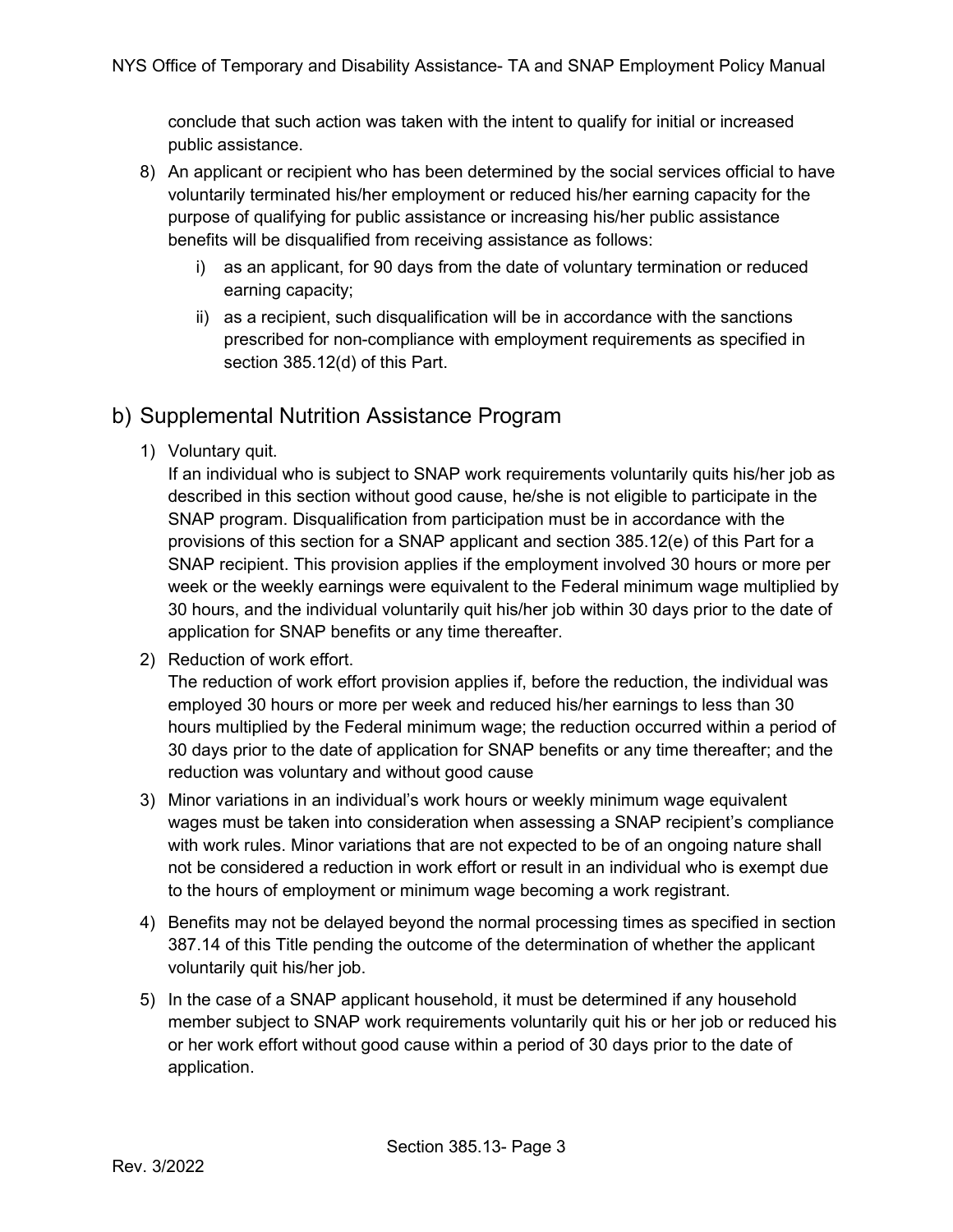- 6) In the case of a SNAP applicant household, if the household has lost a source of income or experienced a reduction in income after the date of application, but before the household is certified, it must be determined whether a voluntary quit or reduction in work effort occurred.
- 7) In the case of a SNAP applicant household where a voluntary quit without good cause by a household member has been established, the household member must be disqualified from the SNAP program for a period of time as outlined below, provided, however, that the time period of such disqualification shall begin on the date of the application for SNAP benefits.

(i) For the first instance of voluntary quit or reduction in work effort without good cause, a period of 30 days and thereafter until the individual complies with the requirements of this section as determined by the social services district.

(ii) For the second instance of voluntary quit or reduction in work effort without good cause, a period of 90 days and thereafter until the individual complies with the requirements of this section as determined by the social services district.

(iii) For the third and all subsequent instances of voluntary quit or reduction in work effort without good cause, a period of 180 days and thereafter until the individual complies with the requirements of this section as determined by the social services district.

8)

(i) In the case of a SNAP recipient where a willful and without good cause voluntary quit or reduction in work effort by an individual has been established, including where the voluntary quit by the individual occurred prior to application or between application and certification, but which was discovered after certification, the individual must be disqualified from participation in accordance with the provisions of section 385.12(e) of this Part; provided, however, that the period of disqualification begins with the first month after all normal procedures for taking adverse action have been followed unless a fair hearing is requested and the household requests that SNAP benefits be continued without change. In such case, the disqualification period may not begin until the fair hearing request is withdrawn, the individual fails to appear or a fair hearing decision upholding the social services district's action is issued. An individual whose voluntary quit occurs or is determined in the last month of his/her certification period must be denied recertification for a disqualification period established pursuant to the provisions of section 385.12(e) of this Part beginning with the first month after the certification period ends. If such individual does not recertify, the disqualification period begins with the month after the month in which the voluntary quit occurred, and a claim must be established for any benefits received by the household during that period of ineligibility.

(ii) In the case of a recipient where a voluntary quit by a member of the household has been established, the provisions of subparagraph (i) of this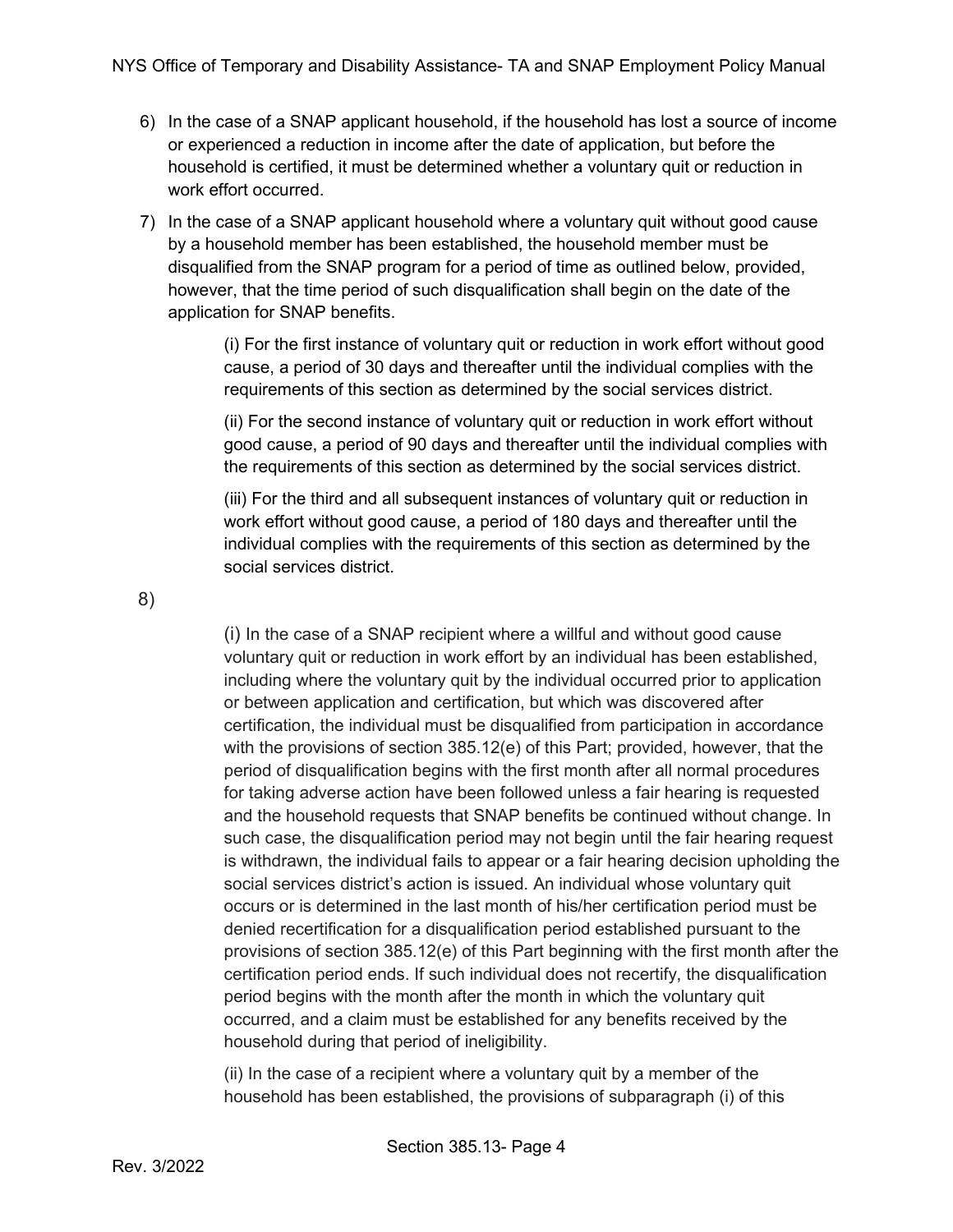paragraph apply, and the sanction will only apply to the needs of the disqualified member.

9) A household member who is an employee of any Federal, State or local government who is dismissed from his/her job due to participation in a strike is deemed to have voluntarily quit his/her job. The social services official must evaluate such a voluntary quit in accordance with the requirements of this subdivision. However, terminating a self-employment enterprise or resigning a job at the employer's demand cannot be considered a voluntary quit for purposes of this subdivision. In addition, for an individual who quits a job, secures new and comparable employment, but through no fault of his/her own, loses the new job, the earlier quit must not be considered a voluntary quit.

10) Persons who, at the time they terminated employment were exempt from the requirement to participate in SNAP work requirements pursuant to section 385.3 of this Part, are exempt from the voluntary quit provisions.

11) Applicants and recipients must be provided with appropriate notice as specified in section 387.20 of this Title if they are disqualified from participation due to a determination of voluntary quit. Such notification must contain the proposed period of disqualification, notice of the household's or a household member's right to reapply in order to resume participation at the end of the disqualification period established pursuant to the provisions of section 385.12(e) of this Part, and notice of such person's right to a fair hearing.

12) A person who has been disqualified for a voluntary quit and who joins a new household remains ineligible for the remainder of the disqualification period.

13) If an application is filed in the last month of disqualification, the social services official must use the same application for the denial of benefits in the remaining month of disqualification and for certification for any subsequent month(s) if all other eligibility criteria are met.

14) Good cause for leaving employment or reducing work hours.

(i) Prior to any action to deny or terminate eligibility, the social services official must determine whether there was good cause for terminating employment or reducing the hours of work to a total of less than 30 hours per week. In determining whether or not good cause exists, the social services official must consider all relevant facts and circumstances, including information submitted by the individual who quit or reduced his/her hours and by the current or former employer of such member. A determination of good cause will be made where the social services official finds that employment was terminated due to:

(a) discrimination by an employer based on age, race, sex, color, handicap, religious beliefs, national origin or political beliefs;

(b) work demands or conditions that rendered continued employment unreasonable, such as not being paid on schedule;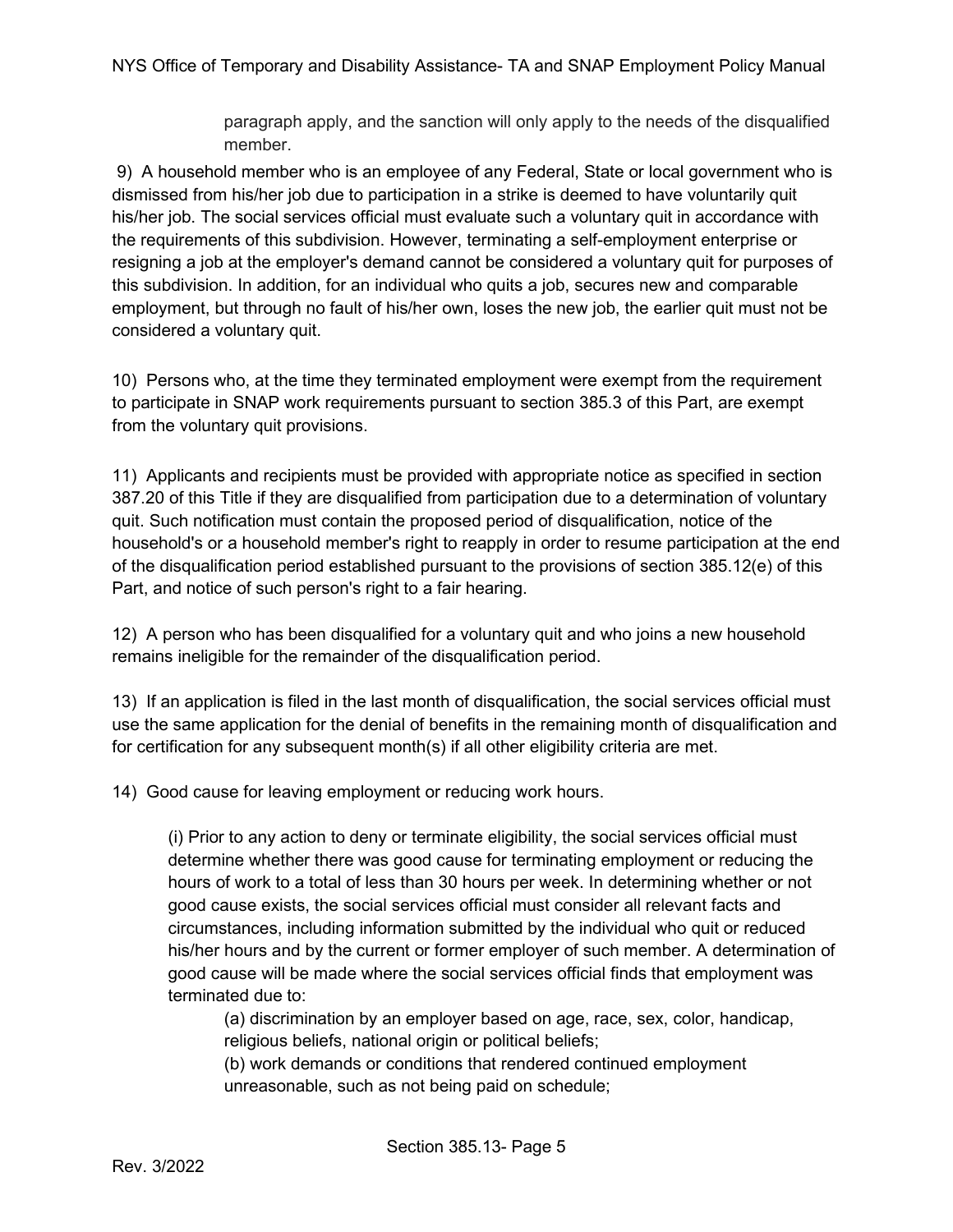(c) acceptance by the individual of employment or enrollment of at least half-time in any recognized school, training program or institution of higher education, that required the individual to leave employment;

(d) acceptance by any other household member of employment or enrollment at least half-time in any recognized school, training program or institution of higher education in another county or similar political subdivision which required the household to move and thereby required the individual to leave employment; (e) resignations by persons under the age of 60 which are recognized by the employer as retirement;

(f) acceptance of a bona fide offer of employment of 30 hours per week or which on a weekly basis yields earnings of at least 30 times the Federal minimum wage but which, because of circumstances beyond the individual's control,

subsequently did not materialize or which resulted in employment of less than 30 hours per week or which pays less than 30 times the Federal minimum wage on a weekly basis;

(g) leaving a job in connection with patterns of employment in which workers frequently move from one employer to another such as migrant farm labor or construction work; and

(h) resignation from a job which is unsuitable pursuant to the criteria specified in paragraph (15) of this subdivision.

(ii) Questionable information pertaining to a voluntary quit must be verified. The social services district must aid the household in order to assist it to obtain needed verification. Whenever documentary evidence cannot be obtained, the social services district must substitute a possible collateral source. If the household and social services district are unable to obtain the requested verification because the voluntary quit resulted from circumstances that for good reason cannot be verified (such as a resignation from employment due to discrimination practices, unreasonable demands by an employer, or because the employer cannot be located), the household cannot be denied access to or terminated from participation in the program.

#### 15) Any SNAP employment is considered unsuitable if:

(i) the wage offered is less than the highest of the applicable Federal minimum wage, the applicable State minimum wage, or 80 percent of the Federal minimum wage, if neither the Federal nor State minimum wage is applicable;

(ii) the employment is offered on a piece-rate basis and the average hourly yield the employee can reasonably expect to earn is less than the applicable hourly wages as specified in subparagraph (i) of this paragraph;

(iii) the household member, as a condition of employment, must join, resign from, or refrain from joining a legitimate labor organization; or

(iv) the work is at a site subject to a strike or lockout at the time of the offer, unless the strike has been enjoined under section 208 of the Labor-Management Relations Act, commonly known as the Taft-Hartley Act, or unless an injunction has been issued under section 10 of the Railway Labor Act.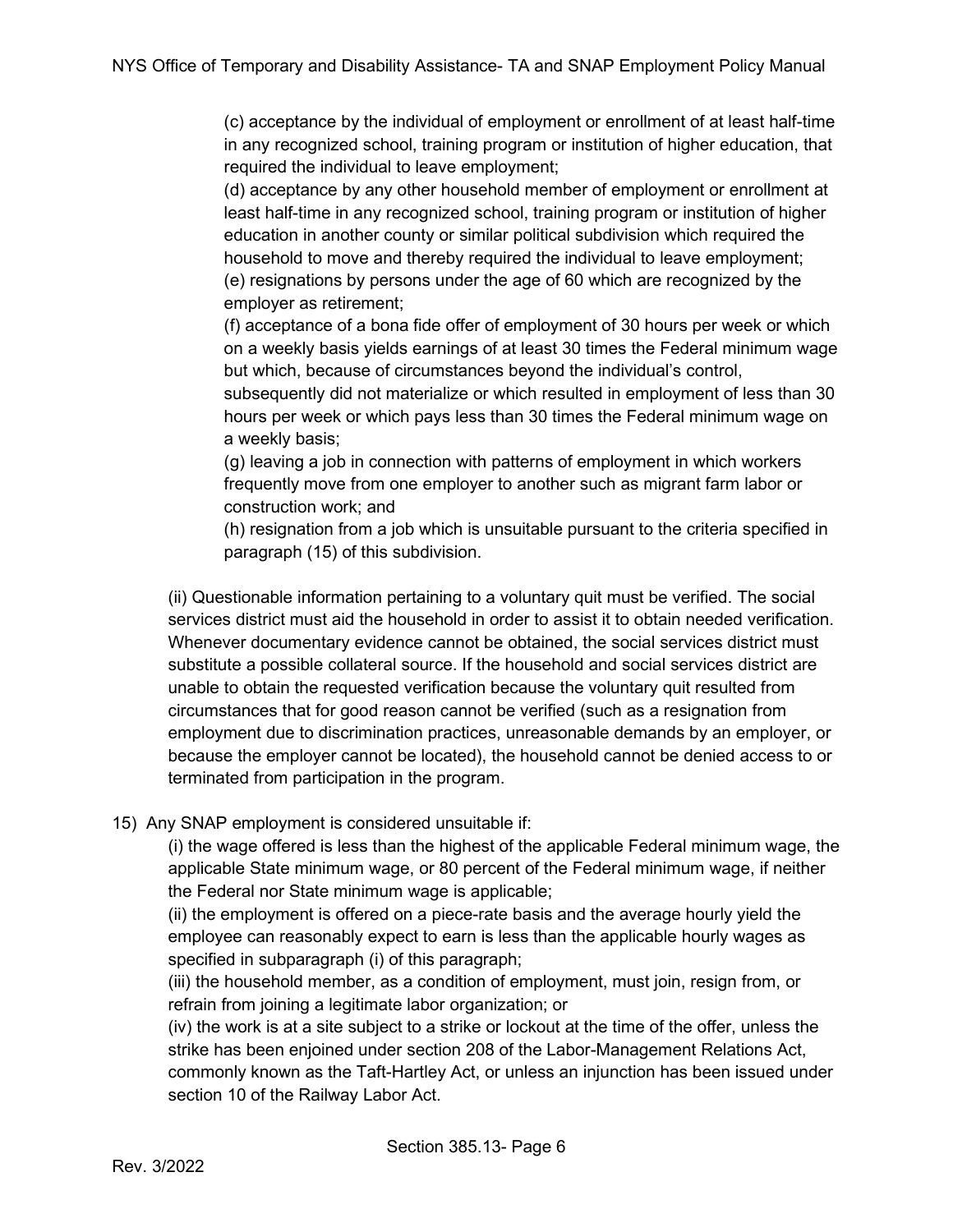16) In addition, employment is suitable unless the household member involved demonstrates or the social services district otherwise becomes aware that:

(i) the degree of risk to health and safety is unreasonable;

(ii) medical evidence or other reliable information documents that the individual is physically or mentally unfit to perform the job;

(iii) the employment offered is not within the individual's major field of experience; however, this provision only applies during the first 30 days after the date of registration; (iv) the distance from the individual's home to the place of employment is unreasonable. In determining reasonability, the social services district shall consider the expected wage and the time and cost of commuting. Employment must not be considered suitable if daily commuting time exceeds two hours per day, not including the time involved in transporting of a child to and from a child care facility. Employment may also be considered unsuitable if the distance to the place of employment makes walking prohibitive and neither public nor private transportation is available;

(v) the working hours or type of employment conflicts with the individual's religious observance, convictions or beliefs; or

(vi) the individual lacks adequate child care for children in the household who are under age 13.

17) Ending a voluntary quit or reduction in hours disqualification.

(i) An individual may reestablish eligibility after the end of his/her disqualification period if he/she applies and is otherwise eligible, and if he/she:

(a) complies with the requirements of this section and of this Part as determined

by the social services district; or

(b) secures new employment which is comparable in salary or hours to the job which was quit; however, comparable employment may entail fewer hours or lower net salary than the job which was quit; or

(c) becomes exempt from SNAP work requirements pursuant to section 385.3 of this Part.

(ii) Eligibility may be reestablished during a disqualification, and the individual, if otherwise eligible, may be permitted to resume participation if the individual becomes exempt from SNAP work requirements pursuant to the provisions of section 385.3(a) of this Part.

(iii) Except in cases of permanent disqualification, following the end of a disqualification, if an application for SNAP benefits is filed in the final month of the mandatory disqualification period, the social services district shall use the same application for the denial of benefits in the remaining month of disqualification and for the certification for any subsequent month(s) if all other eligibility criteria are met.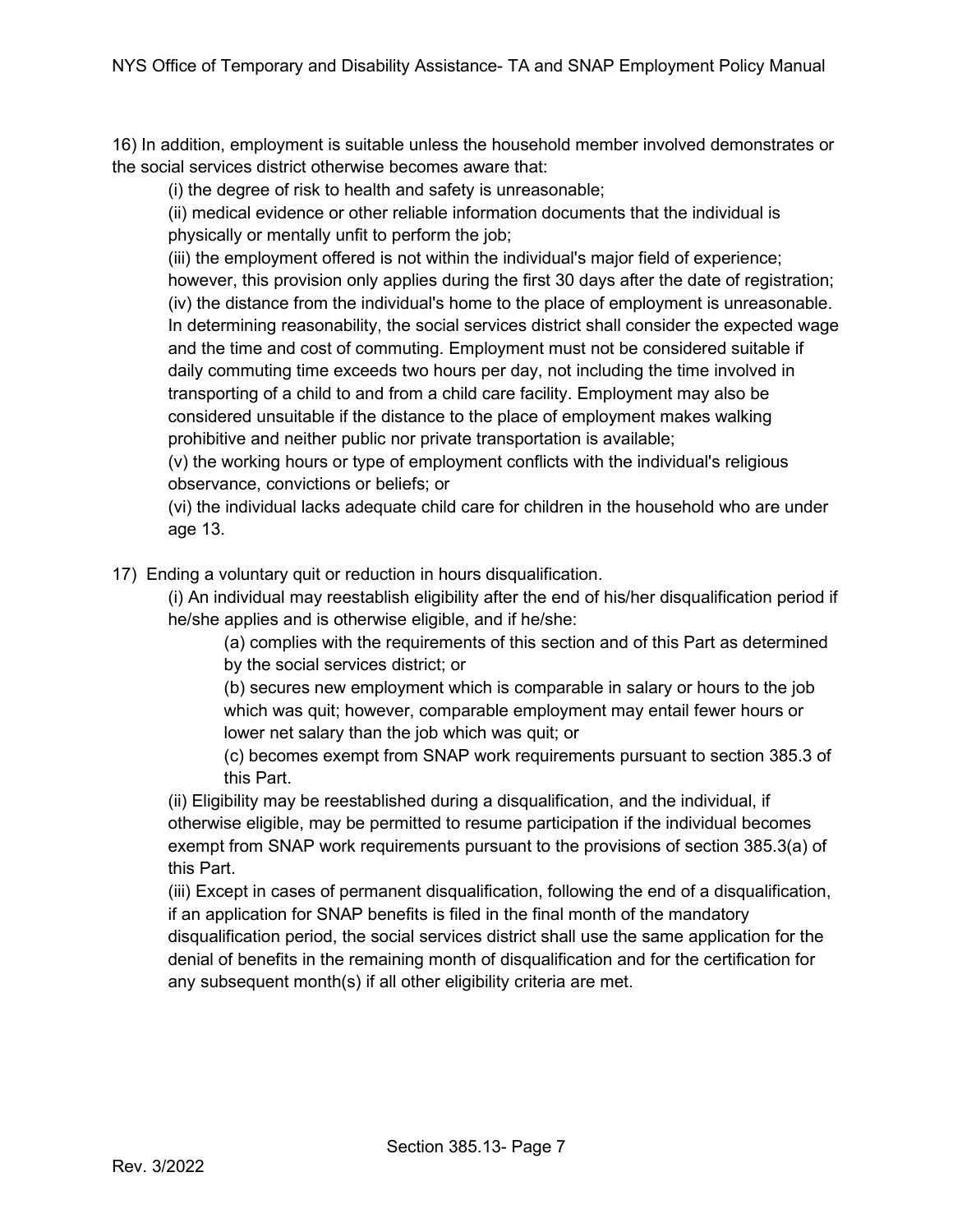## <span id="page-7-0"></span>Part B - Department Policy

## <span id="page-7-1"></span>Temporary Assistance (TA)

The term "voluntary quit" applies to applicants and recipients who leave employment or reduce their work hours of their own accord for the purpose of qualifying for initial or increased public assistance, including those who provoked their own termination from employment or a reduction in work hours.

An applicant will be ineligible for TA for 90 days from the date of the voluntary quit. The district must provide the individual an opportunity during the application process to give reasons for leaving or being terminated from employment or reducing their work hours or provoking the reduction of hours. It is the responsibility of the applicant to provide reasons or otherwise demonstrate that the voluntary quit was not for the purpose of qualifying for initial or increased public assistance. If, after providing the individual an opportunity to give reasons, the district determines that the applicant voluntarily quit his employment, a standard denial notice should be used, indicating that denial was due to a voluntary quit and referencing 18 NYCRR 385.13(a).

The ineligibility shall last until 90 days have elapsed from the date the individual left or reduced their employment. When there is an active TA case for other eligible house members, TA filing unit rules require the ineligible household member to apply to be added to the case at the end of the 90-day period of ineligibility.

A recipient will be subject to conciliation and sanction in the same way as a recipient who fails to comply with a work activity assignment. This process will allow the individual to provide reasons for leaving or being terminated from employment or reducing their work hours or provoking the reduction of hours. If, after the conciliation process has ended, the district determines that the recipient did voluntarily quit his employment, then the individual must be issued a ten-day notice of intent indicating that they will be sanctioned due to a voluntary quit and referencing 18 NYCRR 385.13(a).

Voluntary quit sanctions for recipients are the same duration as those for noncompliance with work activities, so they are included when determining an individual sanction progression and which level of sanction to use.

- For TA Households with Dependent Children in districts outside of New York City:
	- $\triangleright$  1st instance: non-durational and until willing to comply
	- $\triangleright$  2nd instance: a durational period of 3 months and until willing to comply
	- $\triangleright$  3rd and subsequent instance/s: durational period of 6 months and until willing to comply
- For TA Households without Dependent Children in districts outside of New York City: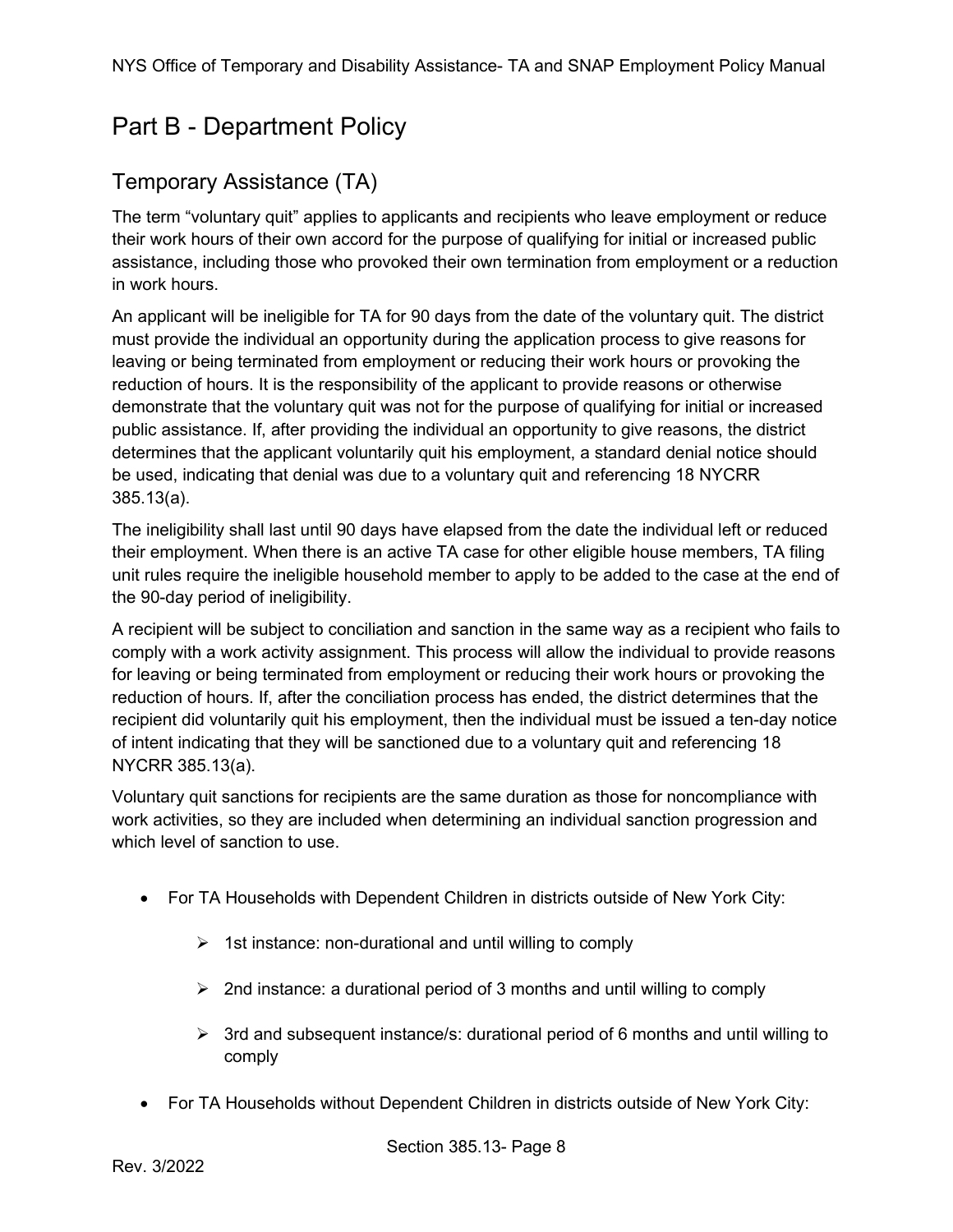- $\triangleright$  1st instance: a durational period of 90 days and until willing to comply
- $\geq$  2nd instance: a durational period of 150 days and until willing to comply
- $\triangleright$  3rd and subsequent instance/s: a durational period of 180 days and until willing to comply

At the end of a voluntary quit sanction (or immediately, in the case of a first sanction for an individual in a household with dependent children ), the individual can demonstrate compliance by securing employment or participating in work activities as assigned by the social services district.

Voluntary quit sanctions for TA recipients in New York City are non-durational and will continue until the individual demonstrates compliance with work requirements or documents that they are exempt from TA work requirements consistent with 18 NYCRR 385.2.

## <span id="page-8-0"></span>Supplemental Nutrition Assistance Program (SNAP)

The term "voluntary quit" applies to an applicant or recipient who leaves employment of 30 hours or more per week, or who reduces his or her work effort voluntarily and without good cause to less than 30 hours per week. (If an individual reduces their work effort to less than 30 hours a week, but continues to earn weekly wages that exceed the federal minimum wage multiplied by 30 hours, the individual remains exempt from SNAP work requirements and the reduction of work effort provision does not apply.) Unlike the definition for voluntary quit under TA, this definition does not include the assumption that the individual quit with the intent to qualify for public assistance or SNAP. Additionally, individuals who provoke their own discharge are not subject to SNAP voluntary quit sanctions.

The voluntary quit provision applies if:

- the employment involved 30 hours or more per week or provided weekly earnings at least equivalent to the Federal minimum wage multiplied by 30 hours;
- the quit occurred within 30 days prior to the date of application or anytime thereafter; and
- the quit was without good cause for an applicant and was both willful and without good cause for a recipient.

Changes in employment status that result from terminating self-employment enterprises or resigning from a job at the demand of the employer will not be considered a voluntary quit.

The reduction of work effort provision applies if:

before the reduction, the individual was employed 30 hours or more per week;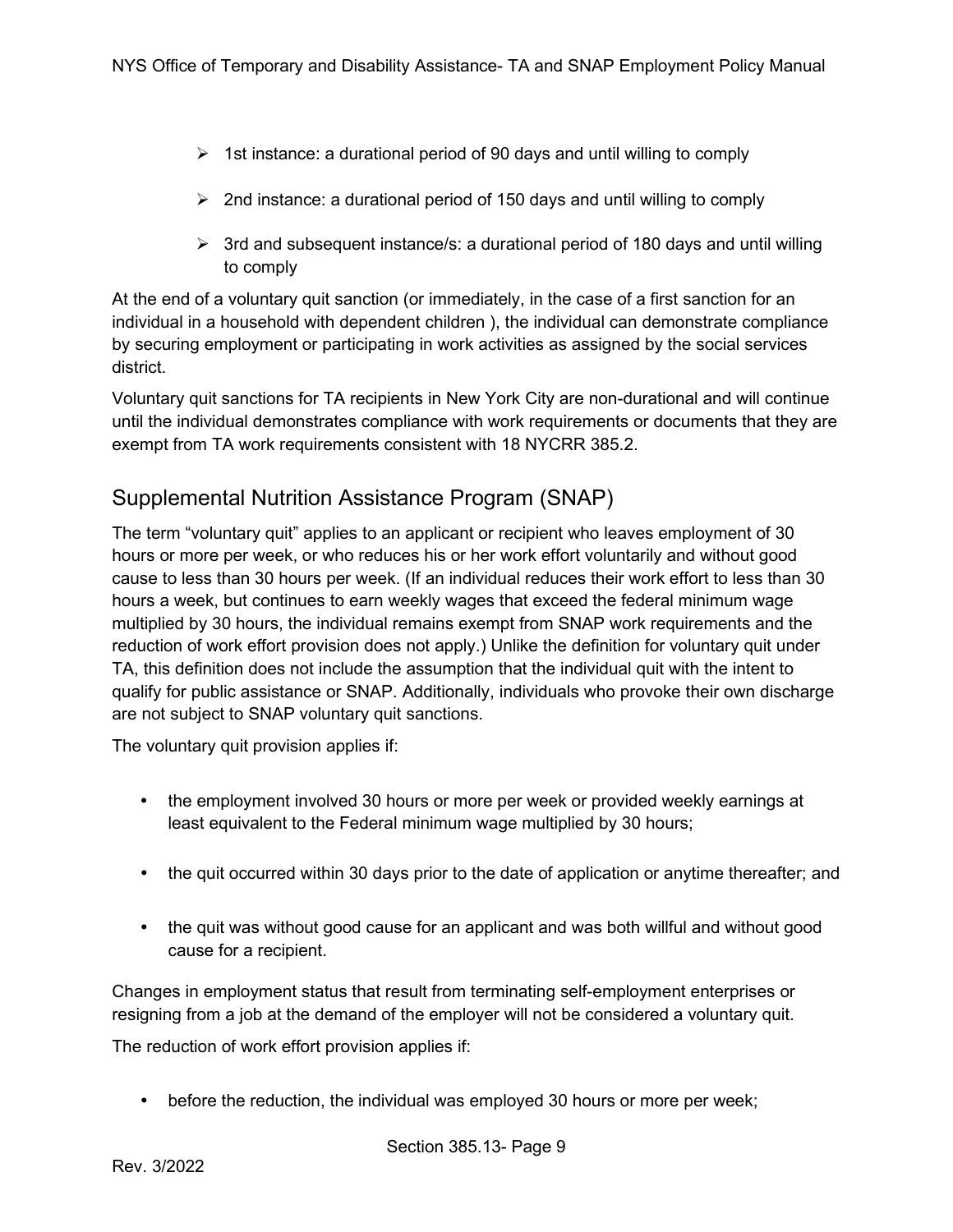- after the reduction, the individual is earning less than the equivalent of 30 hours multiplied by the minimum wage;
- the reduction occurred within 30 days prior to the date of application or anytime thereafter; and
- the reduction was voluntary and without good cause.

The minimum wage equivalency does not apply when determining a reduction in work effort. The individual must be working 30 hours per week prior to the reduction in work effort, regardless of the rate of pay, to consider the reduction in work hours voluntary. For example, an individual working 20 hours per week at \$15.00 per hour, who reduces their weekly hours of employment to 12 hours per week at \$15.00 per hour, is not subject to the reduction in work effort provision.

An applicant will be ineligible for SNAP in accordance with the sanction periods identified in 18 NYCRR 385.12(e) if the voluntary quit without good cause took place within 30 days of application for SNAP. There is no such limitation for recipients. In instances where an individual voluntarily quit their job before applying for SNAP, but this fact was unknown to the district until after the individual became a SNAP recipient, the procedure will be the same as that for a recipient. The district must provide the individual an opportunity during the application process to give reasons for leaving or being terminated from employment or reducing his/her work hours or provoking the reduction of hours.

The regulations in this section provide several reasons which are considered to be good cause for a voluntary quit.

If, after providing the individual an opportunity to give reasons, the district determines that the applicant voluntarily quit their employment without good cause, a standard denial notice should be used, indicating that denial was due to a voluntary quit without good cause and referencing 18 NYCRR 385.13(b).

For applicants, the disqualification is effective as of the date of application for SNAP, whether the remaining household members are certified, or the application is denied.

For participants, the sanction period would begin the first month after all normal procedures for taking adverse action have been taken, (including a fair hearing).

The following SNAP durational sanction periods must be imposed for a non-exempt SNAP applicant who without good cause has voluntarily quit employment, or has voluntarily reduced earnings/work effort as described in 18 NYCRR 385.13:

• The first instance of voluntary quit or reduction in work effort without good cause, a period of 30 days (1 month) and thereafter until the individual complies with SNAP requirements as determined by the district;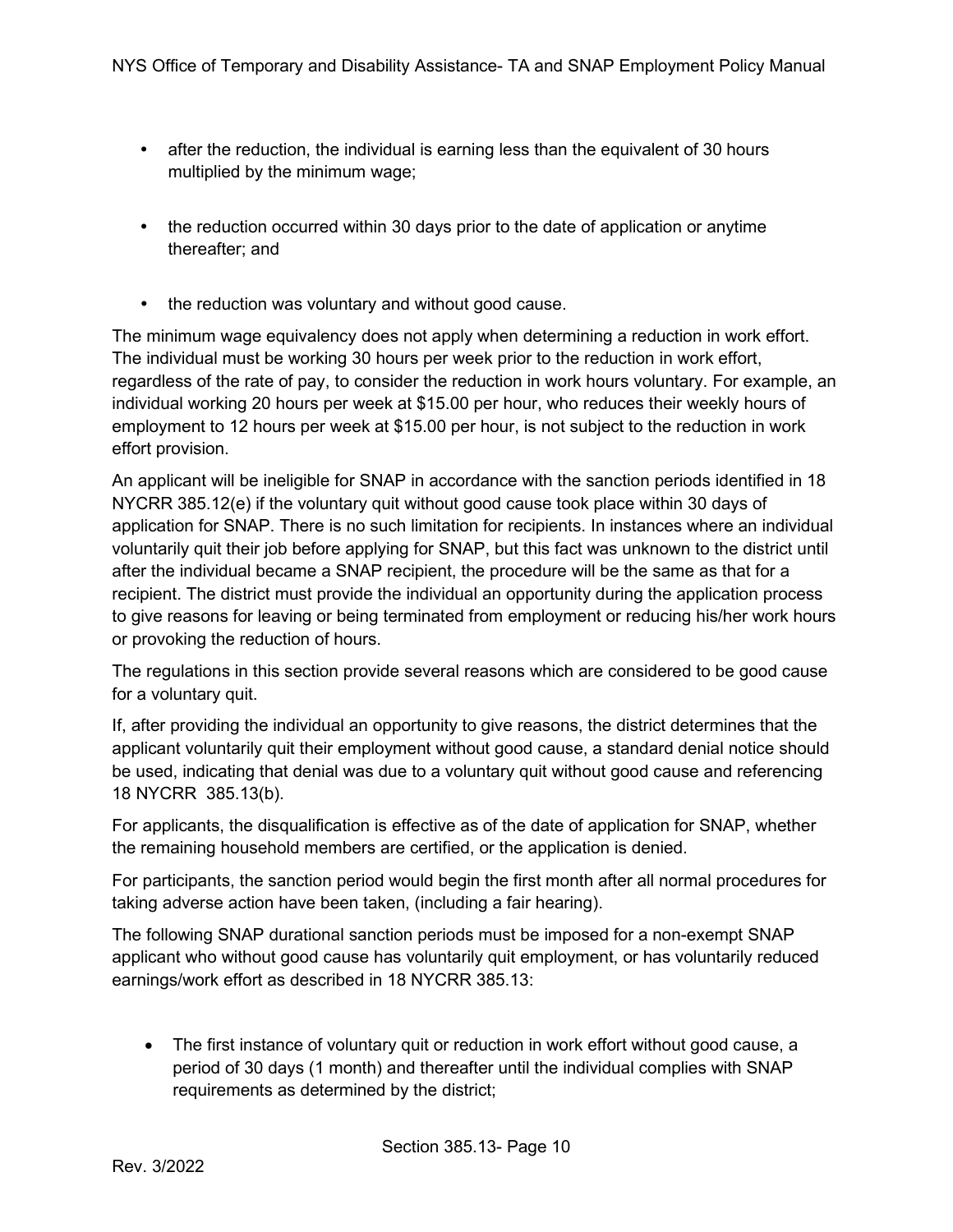- For the second instance of voluntary quit or reduction in work effort without good cause, a period of 90 days (3 months) and thereafter until the individual complies with SNAP requirements as determined by the district;
- For the third and all subsequent instances of voluntary quit or reduction in work effort without good cause, a period of 180 days (6 months) and thereafter until the individual complies with SNAP requirements as determined by the district.

The sanction period for applicants is counted by number of days, (i.e., 60 days from the date of application and thereafter until the individual complies.)

The sanction period for recipients is counted by months, (i.e., 1 month beginning with the first month following the expiration of the 10-day adverse action notice period, and thereafter until the individual complies.)

The ineligibility lasts until the sanction period has elapsed and until the individual:

- complies with employment requirements as assigned by the district; or
- becomes exempt from work registration; or
- secures a comparable job.

Eligibility may be reestablished during a disqualification and the individual, if otherwise eligible, may be permitted to resume participation in the SNAP program if the individual becomes exempt from work registration requirements. Individuals who were or would have been exempt from work registration at the time of the voluntary quit, except in the case of an exemption for full time employed, are not subject to voluntary quit provisions. Individuals who are dismissed from federal, state or local government for participating in a strike are considered to have voluntarily quit without good cause. If an individual quits a job, secures new employment at comparable wages or hours and is then laid off or, through no fault of his own, loses the new job, the individual must not be disqualified for the earlier quit.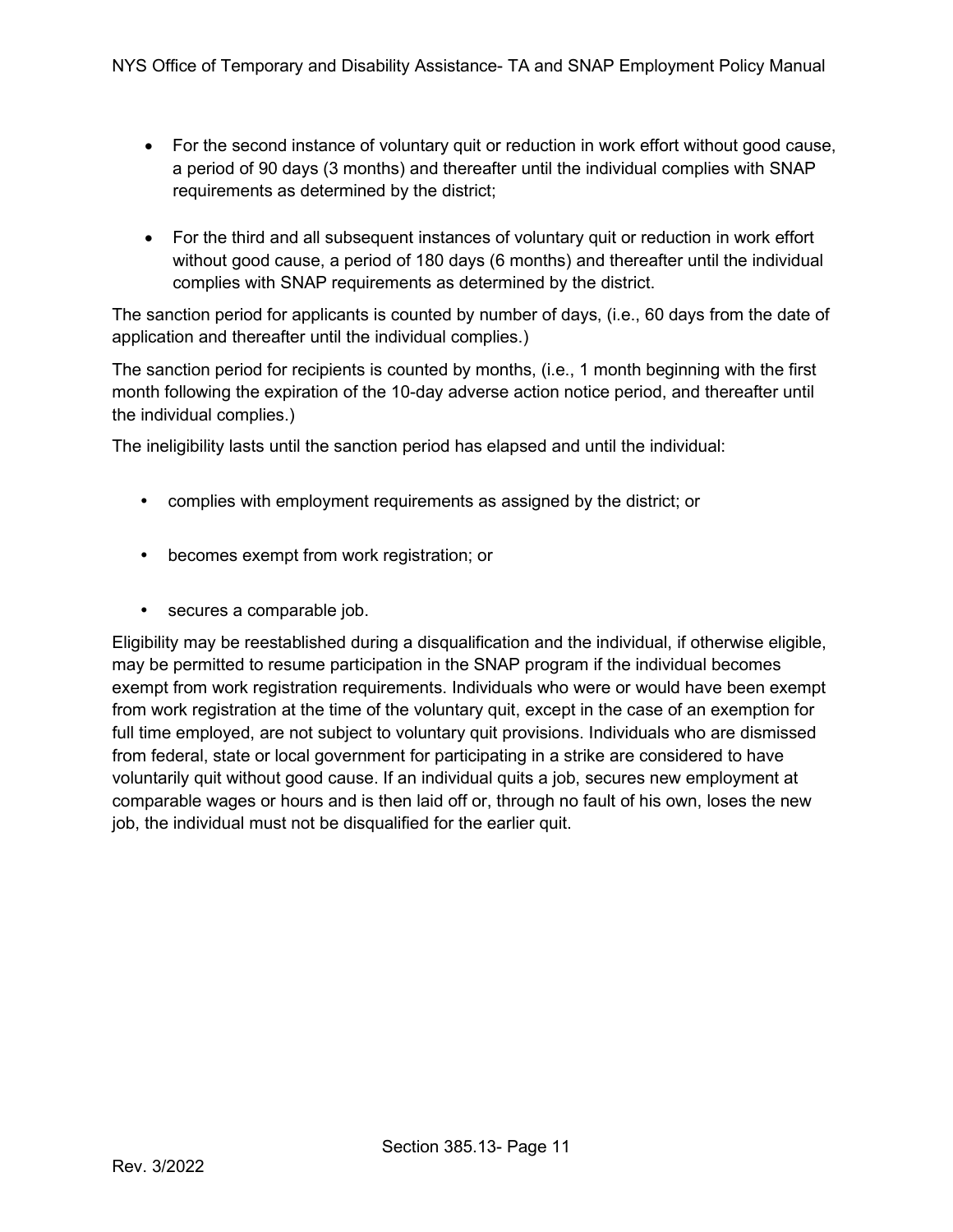## <span id="page-11-0"></span>Part C - Questions and Answers

### <span id="page-11-1"></span>Tamporary Assistance

- Q.1 For recipients in a household with dependent children, the first sanction for a recipient voluntary quit is "until willing to comply." Other than the individual securing a comparable job or increasing their hours, what counts as willingness to comply?
- A.1 For a TA recipient voluntary quit sanction the individual can demonstrate compliance by securing employment or participating in work activities as assigned by the social services district.

## <span id="page-11-2"></span>**SNAP**

- Q.2 When does the sanction period for a voluntary quit or reduction in work hours to less than 30 per week begin and end?
- A.2 For applicants, the disqualification is effective as of the date of application for SNAP. For SNAP recipients, the sanction period would begin the first month after all normal procedures for taking adverse action have been taken (including a fair hearing). For example, a member of a household has been determined to have quit his/her job without good cause on December 5th. Assuming that all adverse action procedures have been taken (determination that the quit was voluntary, sanction notice issued) within the month of December, the individual would begin his/her sanction with the month of January and end it 1, 3, or 6 months later depending upon the number of prior sanctions. Assuming that the household requests the district to add the individual to the case at the end of the sanction and the individual complies with work registration requirements as assigned, the individual's needs would be considered in the month following the month that the household makes the request.
- Q.3 Which individuals are subject to sanctions for voluntary quit/reduction in hours? Which ones are exempt?
- A.3 An applicant, who is subject to SNAP work requirements, and who voluntarily quits a job of 30 hours or more per week or reduces their hours to less than 30 per week without good cause is subject to a sanction.

An individual recipient, who is a non-exempt work registrant and who quits a job of 30 hours or more per week, (or the equivalent of 30 hours per week multiplied by minimum wage) or reduces their work hours to less than 30 hours per week willfully and without good cause is subject to sanction.

For SNAP, sanctions do not apply to individuals who have been working less than 30 hours per week and who reduce their work hours, (note: minimum wage equivalency does not apply when determining a reduction in work effort). Additionally, sanctions do not apply to individuals who were working less than 30 hours per week or earning less than 30 hours multiplied by the minimum wage and who quit a job.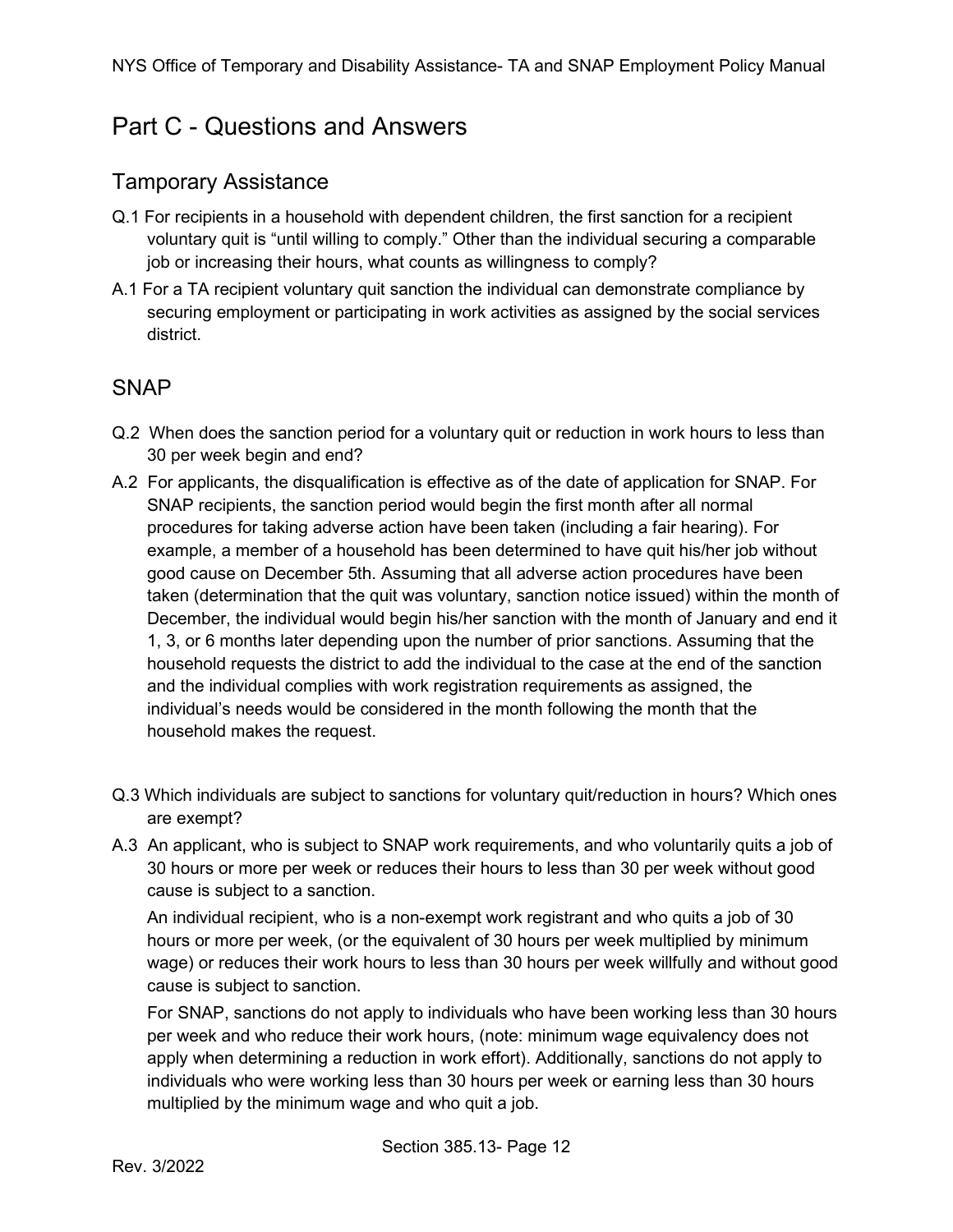#### **Examples of SNAP voluntary quit provisions:**

- Working 30 hours or more per week and quit = subject to sanction;
- Working 30 hours or more per week and reduce to below 30 hours per week = subject to sanction (unless wages x hours worked are equal or greater than 30 hours x minimum wage);
- Working 20 hours per week  $@$  \$15.00 per hour and quit = subject to sanction (due to minimum wage equivalency);
- Working 20 hours per week  $@$  \$15.00 per hour and reduce to 12 hours of work per week = not subject to sanction;
- Working 20 hours per week  $\omega$  \$7.25 per hour and quit = not subject to sanction.

An individual who is exempt from work requirements cannot be sanctioned for voluntary quit or reduction of hours unless the sole reason they are exempt is due to working 30 hours or more per week (or earning the equivalent of 30 hours multiplied by minimum wage).

- Q.4 How does the date of the quit or reduction of hours relate to the sanction?
- A.4 If an applicant quits a job more than 30 days prior to applying for SNAP, the district does not make a determination of voluntary quit or reduction in hours. In the case of a recipient, a district may take action when it discovers the infraction, even if more than 30 days have elapsed.
- Q.5 Can a SNAP applicant or recipient be sanctioned for voluntary quit if the job was for less than 30 hours a week?
- A.5 A voluntary quit occurs if the individual quit a job where the employment involved 30 hours or more per week or provided weekly earnings at least equivalent to the federal minimum wage multiplied by 30 hours. It is possible that a SNAP applicant or recipient could be sanctioned for a voluntary quit if the job was for less than 30 hours weekly, as long as the weekly hours multiplied by the rate of pay was at least equivalent to the federal minimum wage multiplied by 30 hours. For example, and individual employed 25 hours per week earning \$20 per hour will earn \$500 weekly wages, which is higher than 30 hours multiplied by federal minimum wage (\$217.50).
- Q.6 Can a SNAP applicant or recipient be sanctioned for a reduction in the number of hours worked?